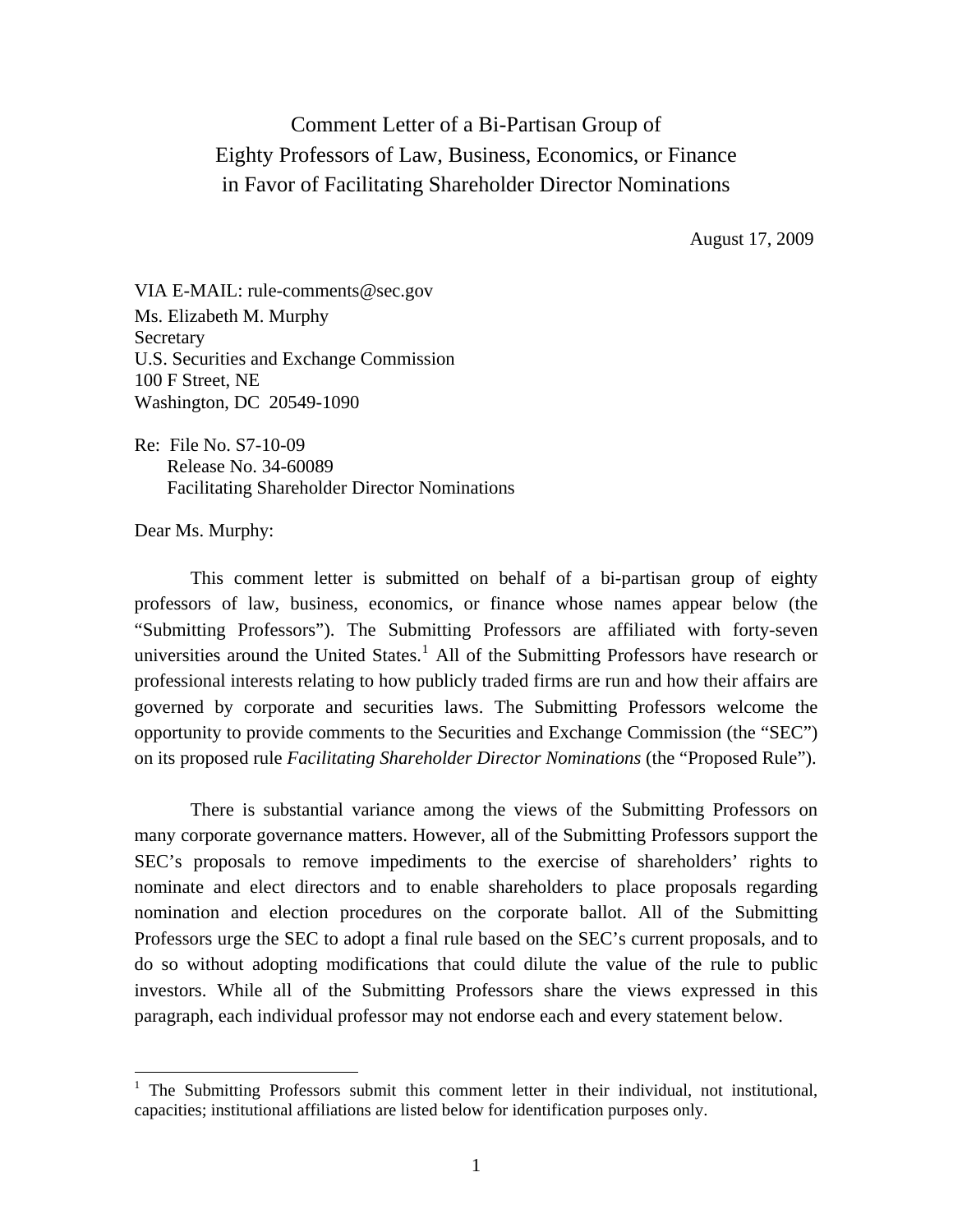The ability of shareholders to replace directors is supposed to play a key role in the governance structure of public companies. However, shareholders seeking to replace directors face considerable impediments. One significant impediment to replacing directors is incumbents' control of the company's proxy card – the corporate ballot sent by the company at its expense to all shareholders. We believe that providing shareholders with rights to place director candidates on the company's proxy card, as the SEC proposes doing, would improve director accountability.

Providing shareholders with minimum rights of access to the company's proxy card, and allowing companies to provide shareholders with additional rights but not to take away the set minimum, is consistent with the long-standing and established role of the proxy rules (and the securities laws in general) and the division of labor between them and state corporate law. The proxy rules (and the securities laws in general) have long provided mandatory arrangements establishing a minimum level of protection for public investors, with companies being free to add additional protections but not to reduce investors' protections below the established minimum.

We also believe that incumbent directors should not have an effective monopoly power to set the corporate arrangements governing their own election, and that it is therefore desirable to facilitate shareholders' ability to amend – within the limits set by state and federal law – corporate arrangements governing the nomination and election of directors. Accordingly, we support the SEC's proposal to amend Rule 14a-11 to enable shareholders to place proposals related to such arrangements on the corporate ballot.

In designing the final rule, the SEC should be careful to avoid eligibility or procedural requirements that would undermine or unnecessarily detract from the Proposed Rule's value for investors. In evaluating these requirements, it is important to keep in mind that, no matter how moderate eligibility or procedural requirements may be, shareholder nominees must still meet the demanding test of getting elected before they can join the board. A shareholder nominee will join the board only if the nominee obtains more votes than the incumbents' candidate in an election in which incumbents, but not the shareholder nominee or the nominator, may spend significant amounts of the company's resources on campaign expenses.

In evaluating eligibility and procedural requirements, the SEC should also keep in mind that many institutional investors lack incentives to invest actively in seeking governance benefits that would be shared by their fellow shareholders. Accordingly, the final design of the rule should avoid imposing any unnecessary hurdles or costs on shareholders organizing or joining a nominating group.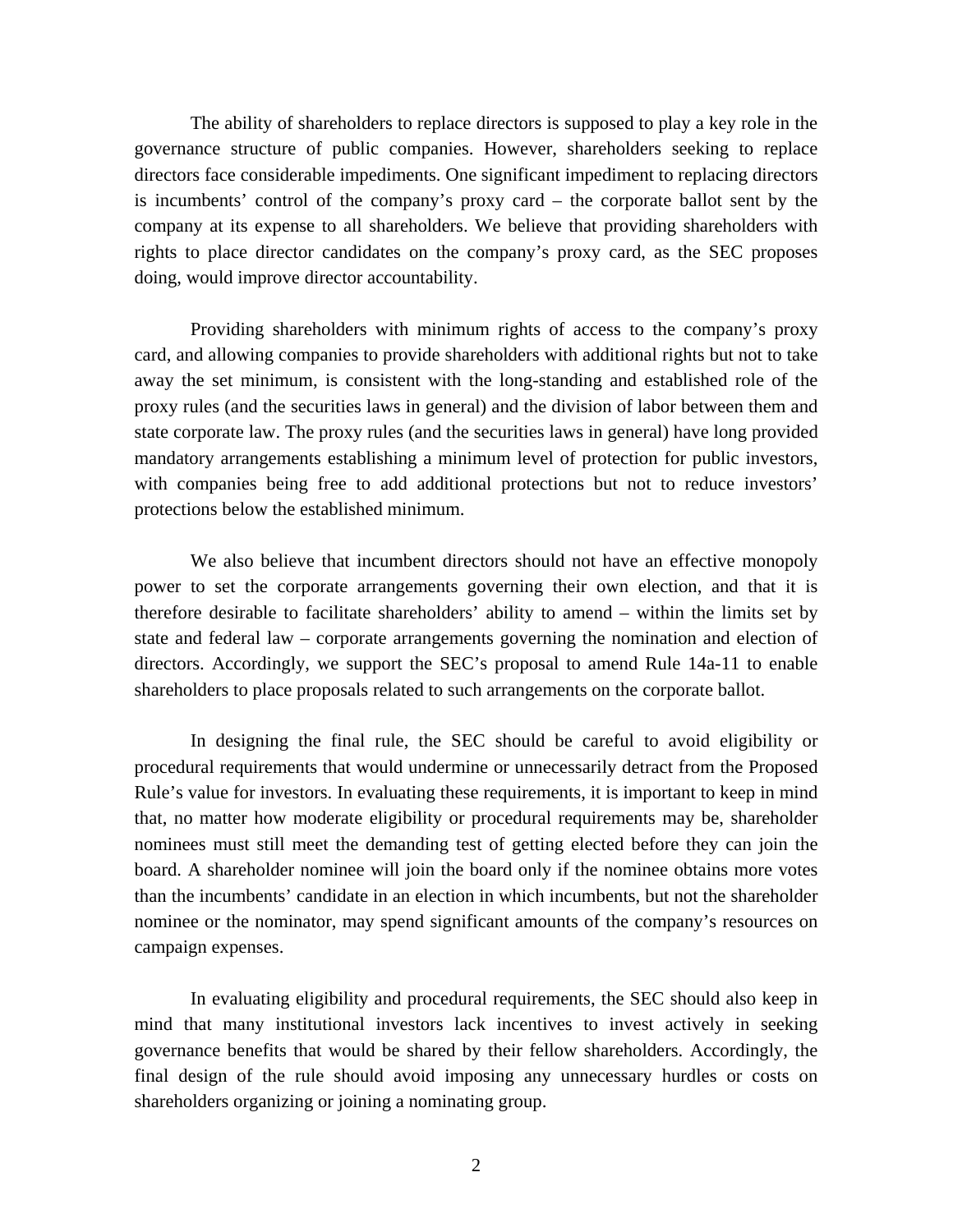The SEC was authorized by Congress to prescribe rules to regulate the use of proxies "as necessary or appropriate in the public interest or for the protection of investors." Adopting the SEC's proposals, while ensuring that the final rule does not impose eligibility or procedural requirements that would dilute its value for investors, will advance the public interest and the protection of investors.

In case we could be useful in any way to the deliberations of the staff or the Commission on this subject, please contact Lucian Bebchuk at (617) 495-3138 or at [bebchuk@law.harvard.edu](mailto:bebchuk@law.harvard.edu).

 $\overline{\phantom{a}}$ 

Sincerely yours,

Luia Belchal

\_\_\_\_\_\_\_\_\_\_\_\_\_\_\_\_\_\_\_\_\_\_\_\_ Professor Lucian A. Bebchuk

cc: Chairwoman Mary L. Schapiro Commissioner Luis A. Aguilar Commissioner Kathleen L. Casey Commissioner Troy A. Paredes Commissioner Elisse B. Walter Division of Corporation Finance Director Meredith B. Cross

> List of Eighty Professors of Law, Business, Economics, or Finance on Behalf of Whom this Comment Letter is Filed:

Michael Adler Professor of Finance & Economics Columbia University Business School

Robert Ashford Professor of Law Syracuse University College of Law

Jonathan GS Koppell Associate Professor of Politics and Management Yale School of Management

Donald C. Langevoort Thomas Aquinas Reynolds Professor of Law Georgetown University Law Center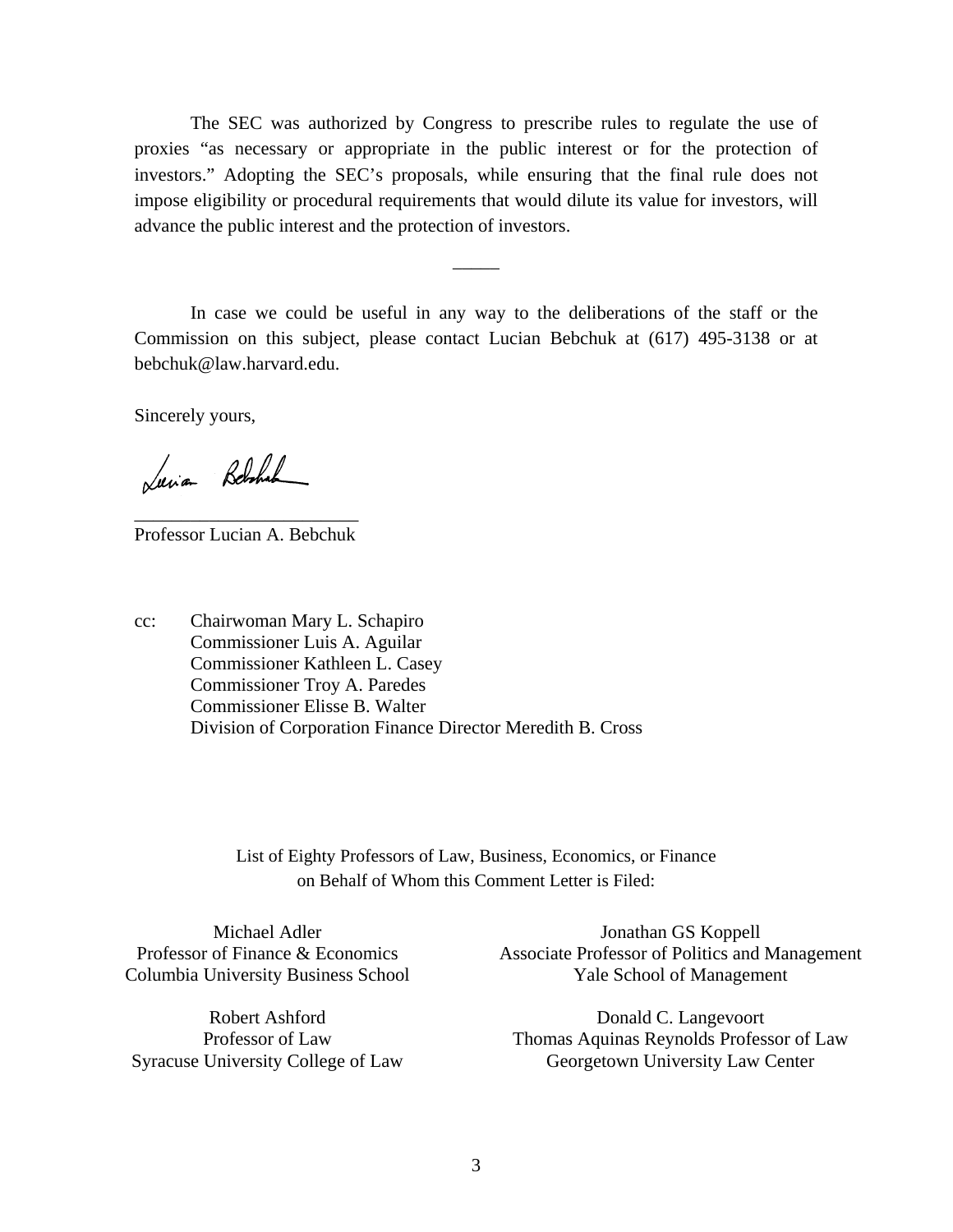Steven Balsam Professor of Accounting Fox School of Business and Management Temple University

Lucian A. Bebchuk William J. Friedman and Alicia Townsend Friedman Professor of Law, Economics, and Finance Director of the Program on Corporate Governance Harvard Law School

> Lisa Bernstein Wilson Dickenson Professor of Law The University of Chicago

Michael E. Levine Distinguished Research Scholar Senior Lecturer New York University School of Law

Ross Levine James and Merryl Tisch Professor of Economics Director, William R. Rhodes Center for International Economics and Finance Brown University

> Karl V. Lins R. Thayne Robson Faculty Fellow Professor of Finance David Eccles School of Business University of Utah

Sanjai Bhagat Professor of Finance Director, Leeds Ph.D. Program Founding Director, Burridge Center for Valuation Leeds School of Business University of Colorado

> Leonard Bierman Professor Mays Business School Texas A&M University

Bernard S. Black Professor of Law The University of Texas Law School

Michael Bradley F.M. Kirby Professor of Investment Banking Fuqua School of Business Professor of Law Duke University

J. Robert Brown, Jr. Professor University of Denver Sturm College of Law Northwestern University School of Law

Katherine Litvak Professor of Law

Dennis E. Logue Steven Roth Professor Emeritus Tuck School Dartmouth College

Stephen Marks Professor of Law Boston University School of Law

Ronald W. Masulis Frank K. Houston Professor of Finance Professor of Law Vanderbilt University

> Todd Milbourn Professor of Finance Finance Area Coordinator Olin Business School Washington University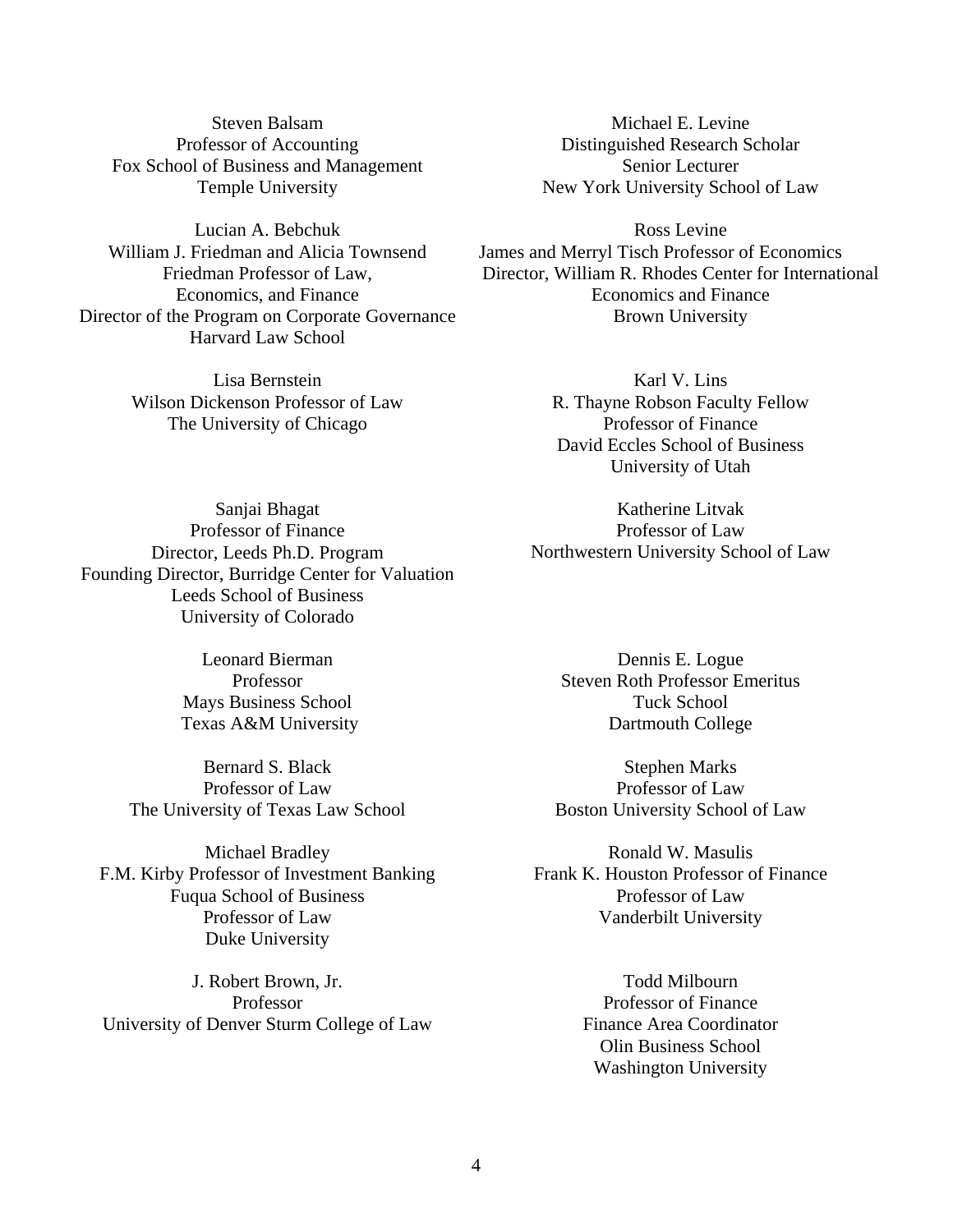Lawrence D. Brown J. Mack Robinson Distinguished Professor of Accountancy Georgia State University School of Accountancy

Richard Buxbaum J.D. Program and Jackson H. Ralston Professor of International Law Boalt Hall University of California at Berkeley

David C. Cicero Assistant Professor of Finance Lerner College of Business and Economics University of Delaware

> Jim Cox Brainerd Currie Professor of Law Duke Law School

Martijn Cremers Associate Professor of Finance Yale School of Management

Lawrence A. Cunningham Henry St. George Tucker III Research Professor George Washington University

Lynne L. Dallas Professor of Law University of San Diego School of Law

Steven M. Davidoff Associate Professor of Law University of Connecticut School of Law

George W. Dent Schott-van den Eynden Professor Case Western Reserve University School of Law

Dale Oesterle J. Gilbert Reese Chair in Contract Law Moritz School of Law Ohio State University

Richard W. Painter S. Walter Richey Professor of Corporate Law University of Minnesota Law School

Arthur R. Pinto Professor of Law Co-Director Dennis J. Block Center for the Study of International Business Law Brooklyn Law School

> Katharina Pistor Michael I. Sovern Professor of Law Columbia Law School

Robert A. Ragazzo University of Houston Law Foundation Professor of Law University of Houston Law Center

Jay R. Ritter Cordell Professor of Finance University of Florida

> Len Rosenthal Professor of Finance Bentley University

Ronald D. Rotunda Doy and Dee Henley Chair and Distinguished Professor of Jurisprudence Chapman University School of Law

Malcolm S. Salter James J. Hill Professor, Emeritus Harvard University Graduate School of Business Administration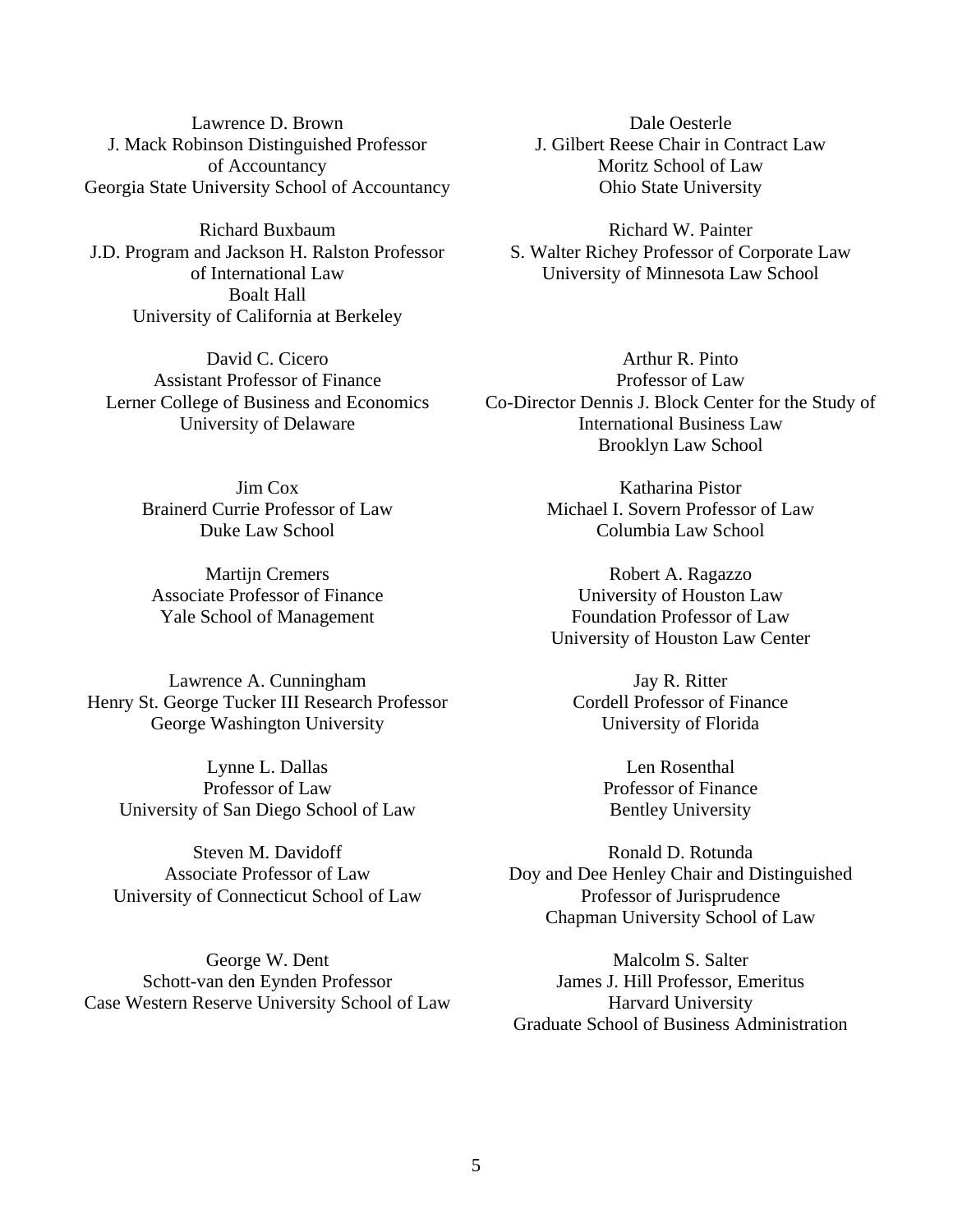B. Espen Eckbo Tuck Centennial Chair in Finance Founder, Lindenauer Center for Corporate Governance Tuck School of Business Dartmouth College

Aaron Edlin Richard Jennings Professor of Law and Professor of Economics University of California at Berkeley

> Franklin R. Edwards Arthur F. Burns Professor of Free and Competitive Enterprise Columbia Business School

Lisa M. Fairfax Leroy Sorenson Merrifield Research Professor of Law The George Washington University Law School

> Olubunmi Faleye Associate Professor of Finance Lloyd Mullin Research Fellow Northeastern University

> > James Fanto Professor of Law Brooklyn Law School

Fabrizio Ferri Assistant Professor Harvard Business School

Jill E. Fisch Perry Golkin Professor of Law University of Pennsylvania Law School

Antoinette Schoar Michael Koerner '49 Professor of Entrepreneurial Finance MIT Sloan School of Management

Kenneth Scott Ralph M. Parsons Professor of Law and Business, Emeritus Stanford Law School

Robert J. Shiller Arthur M. Okun Professor of Economics Yale University

Stanley Siegel Professor of Law New York University School of Law

D. Gordon Smith Associate Dean for Faculty and Curriculum Glen L. Farr Professor of Law J. Reuben Clark Law School Brigham Young University

Jeffrey Sonnenfeld Lester Crown Professor of Management Practice Yale School of Management

Marc I. Steinberg Senior Associate Dean for Research Rupert and Lillian Radford Professor of Law SMU Dedman School of Law

Shyam Sunder James L. Frank Professor of Accounting, Economics and Finance Yale School of Management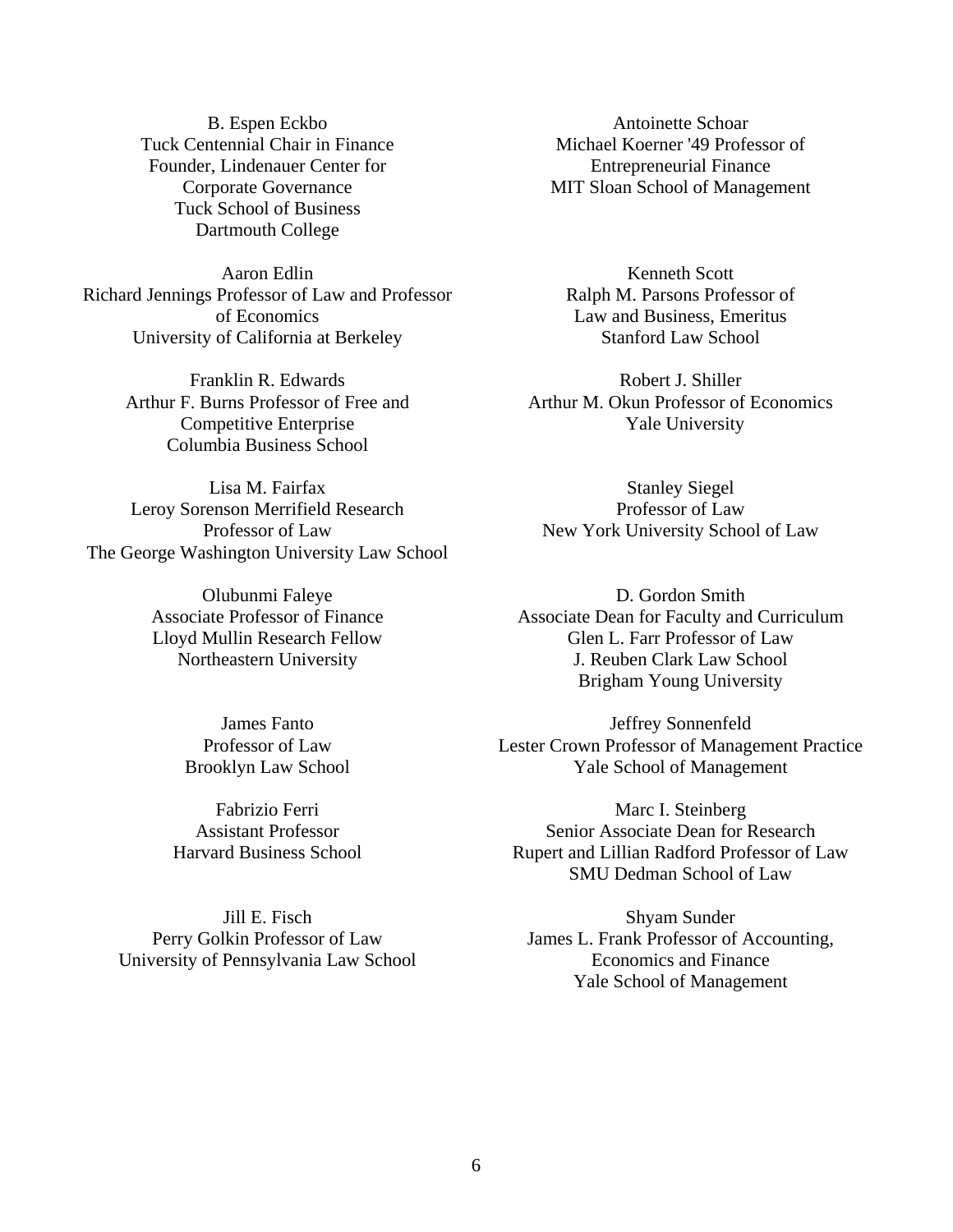Tamar Frankel Professor of Law Michaels Faculty Research Scholar Boston University Law School

> Jesse Fried Professor of Law Harvard Law School

Nicholas L. Georgakopoulos H.R. Woodard Professor of Law Indiana University School of Law – Indianapolis

Ronald J. Gilson Meyers Professor of Law and Business Stanford Law School

Henry Hansmann Augustus E. Lines Professor of Law Yale Law School

Jay C. Hartzell Associate Professor of Finance Allied Bancshares Centennial Fellow McCombs School of Business The University of Texas at Austin

Claire Hill Professor and Solly Robins Distinguished Research Fellow University of Minnesota Law School

Michael C. Jensen Jesse Isidor Straus Professor of Business Administration Emeritus Harvard Business School

Eric Talley Professor of Law Faculty Co-Director, Berkeley Center for Law, Business and the Economy Boalt Hall University of California at Berkeley

> Anjan Thakor John E. Simon Professor of Finance Senior Associate Dean-Programs Olin School of Business Washington University

Samuel C. Thompson, Jr. Professor of Law Arthur Weiss Distinguished Faculty Scholar Director, Center for the Study of Mergers and Acquisitions Dickinson School of Law The Pennsylvania State University

> Belén Villalonga Associate Professor Harvard Business School

William K.S. Wang Professor of Law University of California, Hastings

Mark Weinstein Associate Professor of Finance and Business Economics Marshall School of Business Associate Professor of Business and Law Gould School of Law University of Southern California

Michael S. Weisbach Professor and Ralph W. Kurtz Chair in Finance The Ohio State University

Elliott J. Weiss Charles E. Ares Professor of Law Emeritus University of Arizona